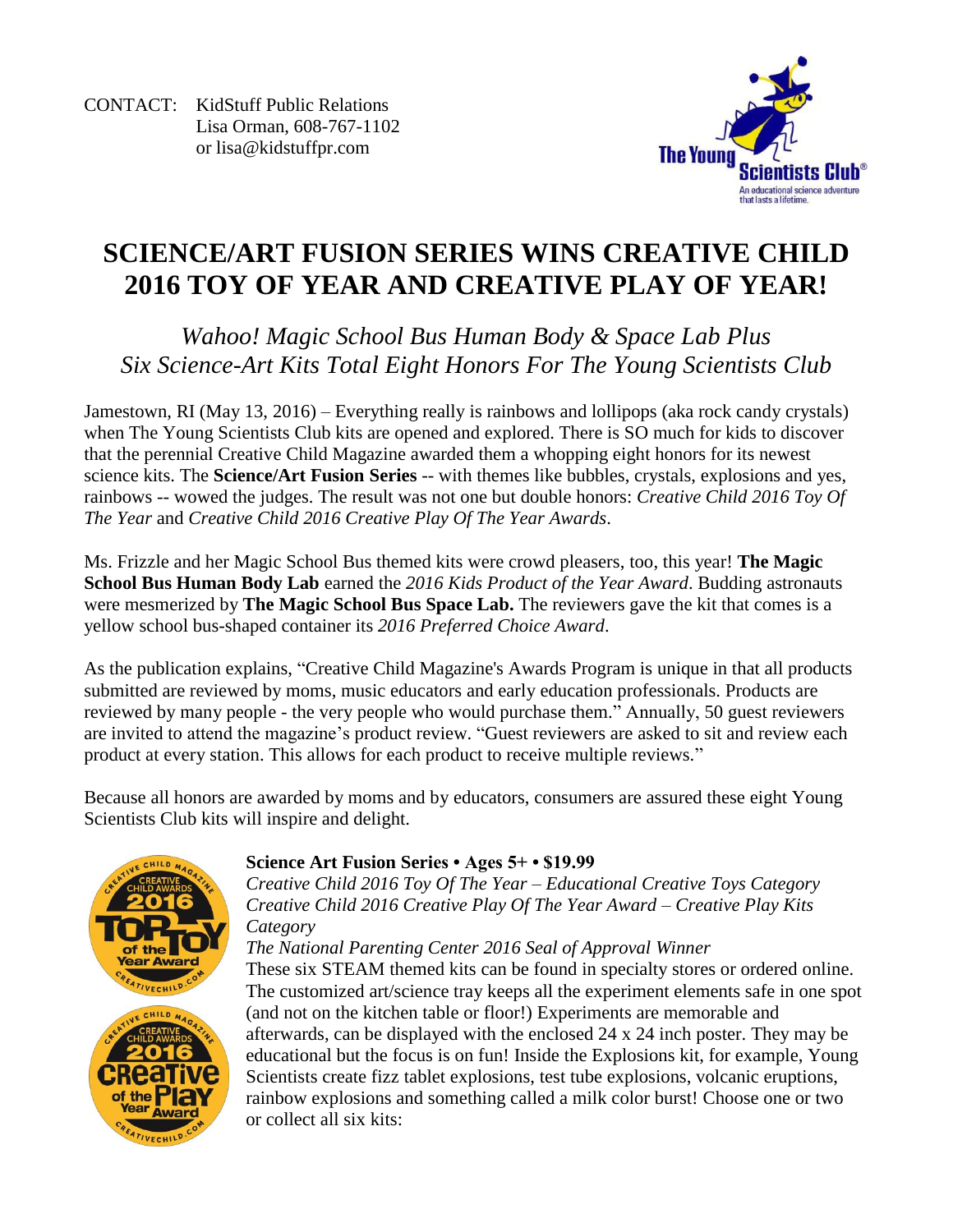





*Science-Art Fusion Bubbles Science-Art Fusion Crystals Science-Art Fusion Explosions* 





*Science-Art Fusion Rainbows Science-Art Fusion Sculptures Science-Art Fusion Space*



Young Scientists, with their parents' permission, are encouraged to visit the Young Scientists Science-Fusion Art Gallery online and post their favorite moments of making STEAM at home!



# **The Magic School Bus Human Body Lab •**

**Ages 5+ • \$39.99** *Creative Child 2016 Kids Product Of The Year Award – Educational Science Kits Category* The human body is absolutely fascinating.



More than the hip-bone connected to thigh-bone, this complete lab gets kids building a 17-inch plastic human skeleton, exploring touch receptors, learning about teeth enamel and making a ball and socket joint. Dynamic deduction!

*(Continued on next page)*